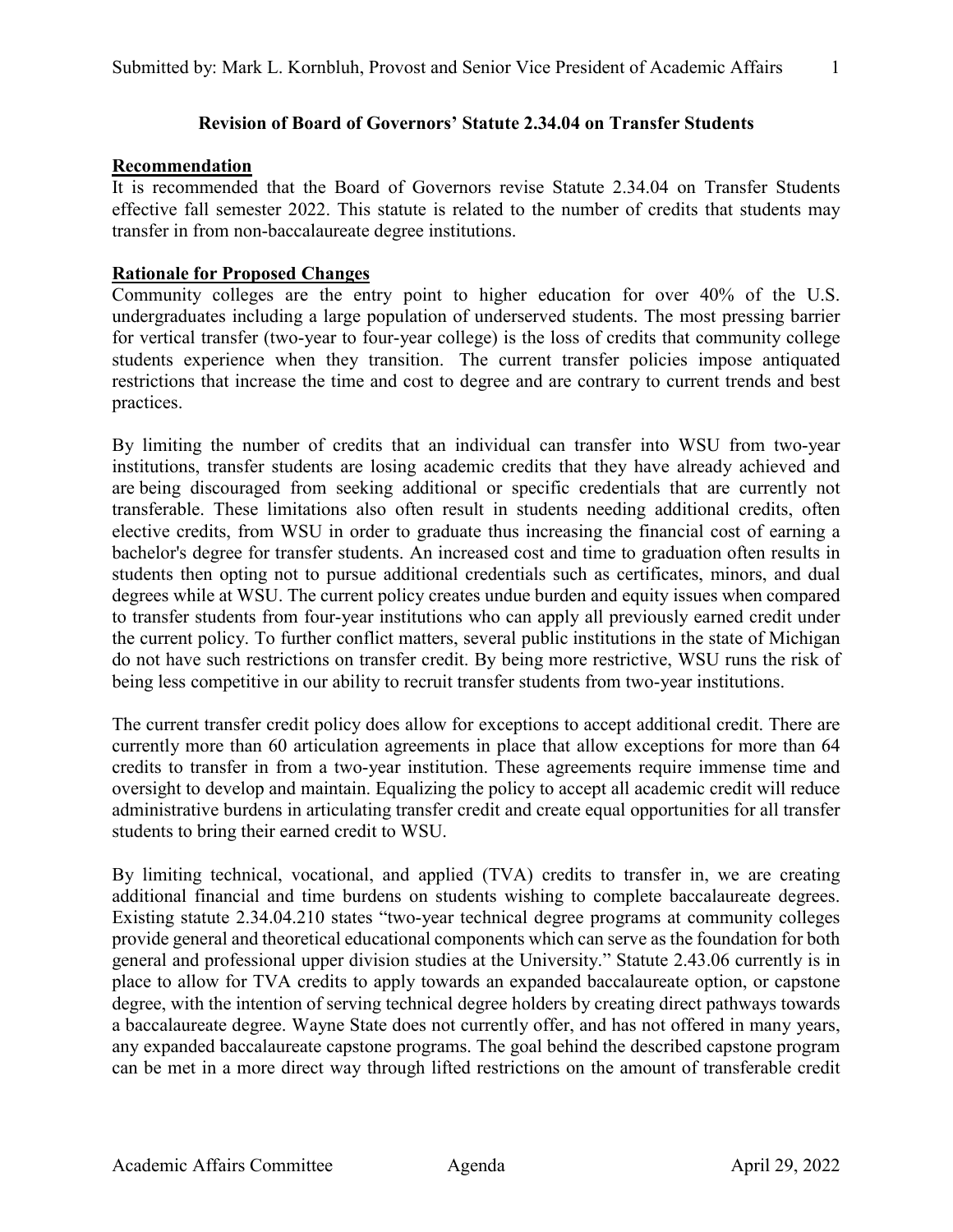Lastly, the existing policy, along with various articulation agreements, transfer guides, plans, state initiatives and other policies create a confusing and unproductive environment towards degree attainment. The proposed updates do not impact specific College, School, or Program requirements and maintain the University's 30 credit residency requirement while creating opportunities for innovative collaborations with community college partners that will increase the ability to successfully recruit and retain transfer students.

# **Current Statute Language Regarding Transfer Students**

According to the current Board of Governors statute 2.34.04 regarding Transfer Students, a student from a baccalaureate degree granting institution can transfer over all academic credit they have earned to Wayne State. A student from a non-baccalaureate degree institution can transfer up to 64 academic credits. The President or his/her designee may grant exceptions to this in exceptional circumstances.

Section 2.34.04.140 states that students may transfer up to 12 credits of technical, vocational, or applied credit if courses are determined to be cognate or related to a student's intended program. More than 12 credit hours may be transferred into specific programs when authorized by the curriculum or degree requirements of the program. If a student is transferring from a nonbaccalaureate institution, the 12 technical, vocational, or applied credits are included in the 64 credit limitation.

## **Proposed Statute Revision**

The recommended revised text of the statute is presented in its entirety below.

We propose that the 64-credit transfer limit for students transferring from two-year institutions and the 12-credit transfer limit for TVA credit be removed from University policy. This requires revisions in sections 2.34.04.130 and 2.34.04.140 of the Board of Governors statute 2.34.04. Further, we propose Board of Governors statute 2.43.06 regarding expanded baccalaureate degree options be removed in its entirety as this statute's purpose will be met through the proposed revisions in 2.34.04.140. This also requires deleting sections 2.34.04.210 and 2.34.04.290 which refer to expanded baccalaureate degree options such as capstone programs and the College of Lifelong Learning which is no longer in existence and that are later defined within 2.43.06.

Should the proposed revisions be adopted, 2.43.03.170 in the General Education statute would also need to be revised to remove reference to transfer credit limits. Proposed language reads as follows:

2.43.03.170 Equivalent courses taken at another institution may satisfy General Education requirements. Other proposed revisions throughout 2.34.04 include an affirming of our commitment to equity in transfer policies, updates to reflect the accurate names of accrediting agencies and other organizations, and removal of specific procedural practices that are continually evolving.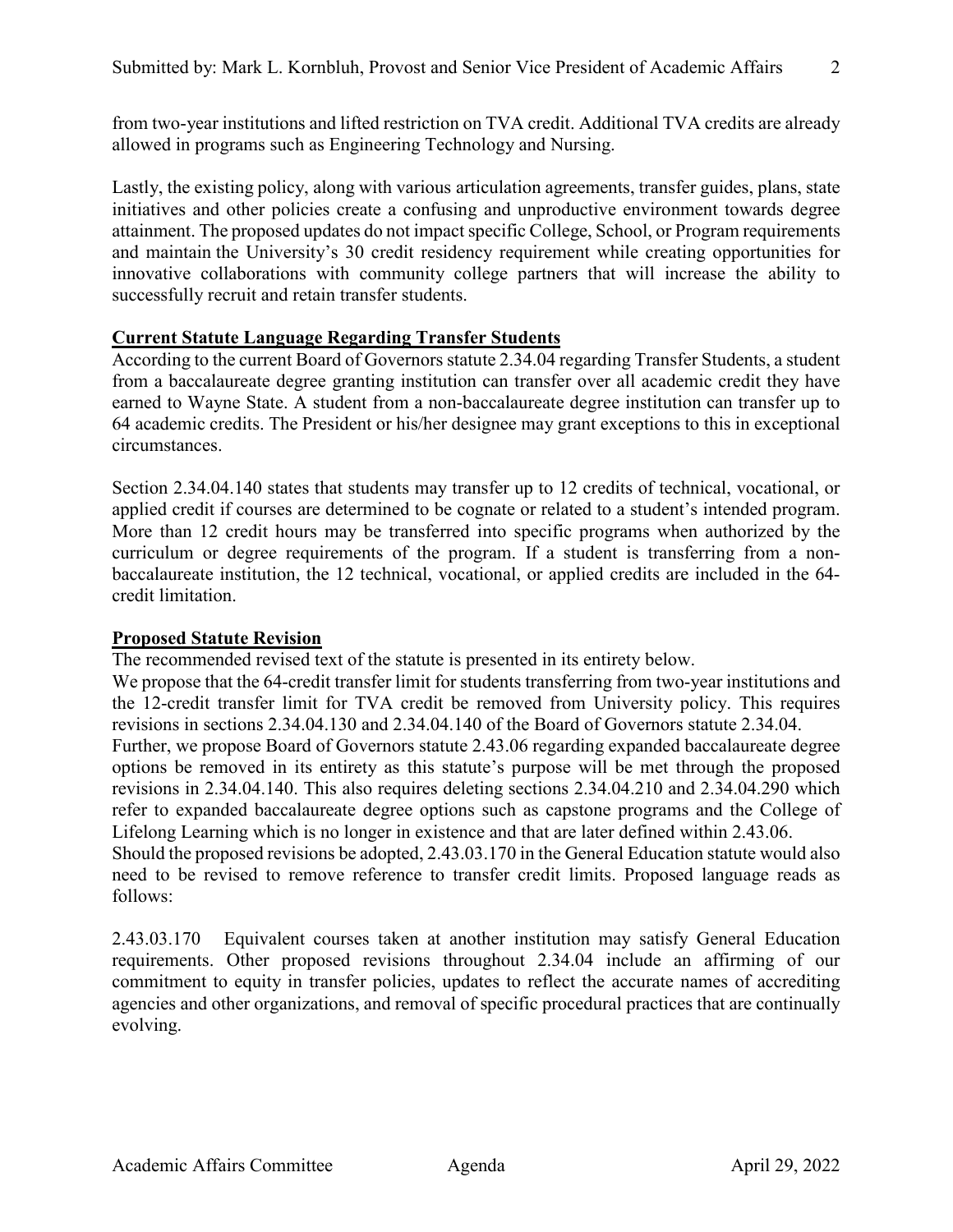## **2.34.04 Transfer Students**

#### 2.34.04.010 Preamble

The tradition of independence and autonomy in Michigan's higher education community has created a diversity of strong two- and four-year colleges and universities. Michigan's independent colleges and universities have various, recognized educational and economic missions, but taken together, they nevertheless constitute a comprehensive system of higher education within the State. This system is reflected not only in the complex teaching, research and service relations that exist among our colleges and universities, but also by the constant flow of transfer students among these institutions.

#### 2.34.04.020

The transfer of students between Michigan's institutions of higher education is essential for the fulfillment of the total educational mission of the State, promoting access by students to institutions with each with a different educational mission. The people of the State have created and continue to support an array of public two- and four-year colleges and universities. A choice among different institutions of higher learning is fundamental to fulfill the educational mission of the State and of Michigan's student population. Students should be able to exercise the opportunity to transfer between institutions without prejudice or penalty. Wayne State commits to participate in statewide initiatives consistent with our policies to ensure equal treatment for transfer students.

#### 2.34.04.030

Transfer between two- and four-year colleges is also essential to the economic well-being of the State, and to the future growth of this entire region. Michigan's economy will increasingly require the basic, technical and professional skills provided by education at the associate, baccalaureate and graduate degree levels. It is recognized that the institutions providing these levels of education have their own strengths, roles, and responsibilities: The two-year colleges have vigorous programs in technical, vocational, and applied areas that train students and upgrade their skills for immediate employment opportunities, as well as offering introductory programs of a more traditional academic nature that serve general educational purposes and prepare students for further career development; the four-year colleges provide academic programs with greater in-depth range of development and broader educational base; the universities involve education at the undergraduate and graduate levels that benefit from the scholarship and research commitments of these institutions. The whole range of educational institutions mentioned above serve directly the society of which they are a part, and meet this obligation in various ways. Though distinct in character, these educational institutions do have a number of overlapping functions, and there is mobility of students among institutions. Freedom of movement between institutions offering various degrees is essential if Michigan's citizens are to obtain new knowledge that will be vital to future economic growth and the quality of life. Senior institutions in the State have a responsibility to cooperate among themselves, and with the junior and community colleges, to ensure that students are able to pursue advanced degrees in a coherent and timely fashion which minimizes redundancy and delay, and to preserve the quality of the students' education.

## 2.34.04.040

Wayne State University accepts responsibility for cooperation with other collegiate institutions, and has therefore designed a transfer policy which promotes broad access to higher education for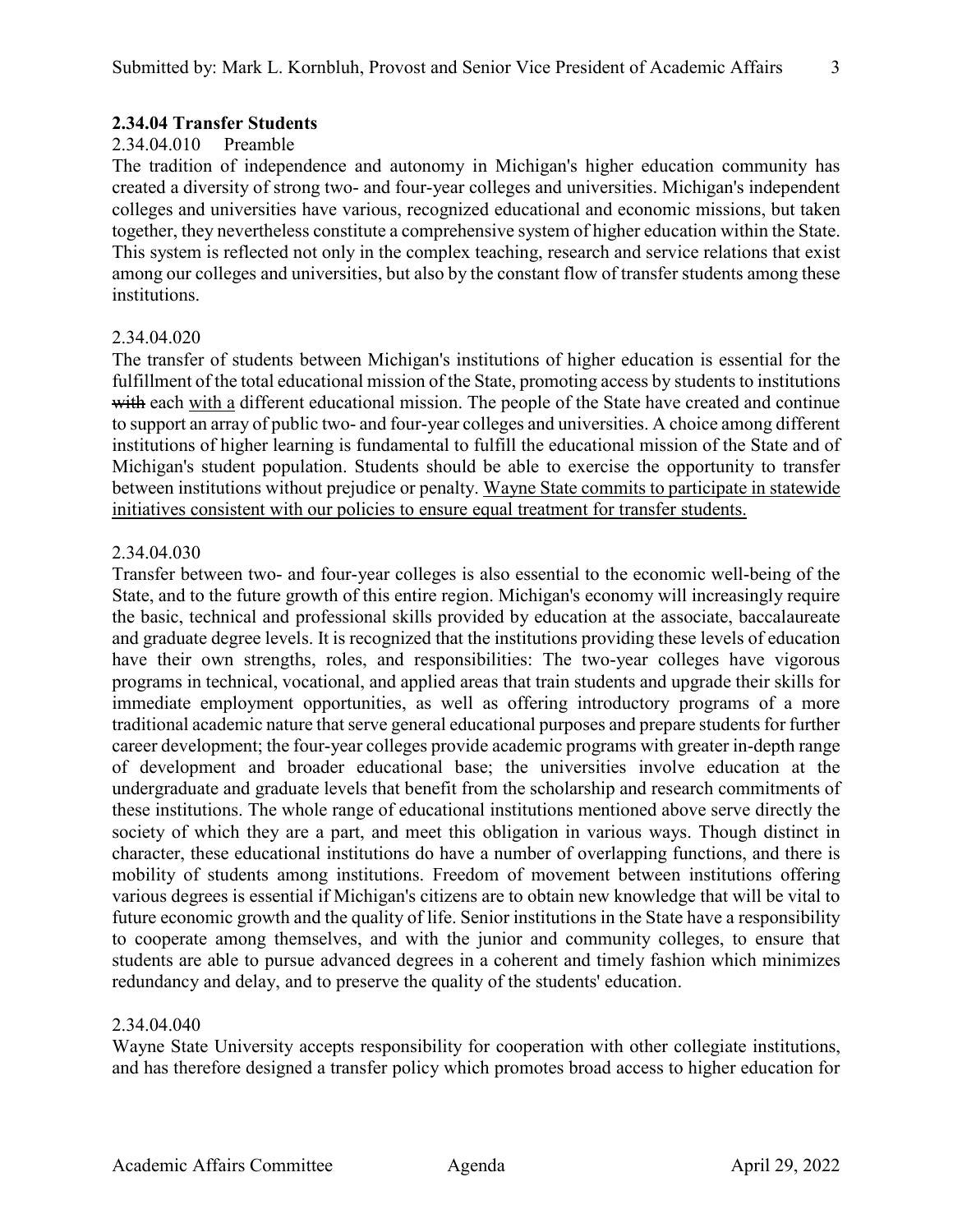all students who have initiated studies at other colleges and universities. Basic provisions of the policy statement set forward below should be interpreted in the light of this overriding objective.

#### 2.34.04.050 Introduction

Transfer of credit from one institution to another involves at least three considerations:

#### 2.34.04.060

a) the educational quality of the institution from which the student transfers;

#### 2.34.04.070

b) the comparability of the nature, content, and level of credit earned to that offered by the receiving institution; and

#### 2.34.04.080

c) the appropriateness and applicability of the credit earned to the programs offered by the receiving institution, in light of the student's educational goals.

#### 2.34.04.090

Accreditation speaks primarily to the first of these considerations, serving as the basic indicator that an institution meets certain minimum standards. The Council on Postsecondary Accreditation (COPA) Council for Higher Education Accreditation (CHEA) has a formal process of recognition which requires that any accrediting body so recognized must meet the same standards. Wayne State University accepts the definition of an accredited institution as one which has been granted full recognition by a regional accrediting group (such as the North Central Association of Colleges and Schools Higher Learning Commission) which has received a positive evaluation from COPA CHEA.

#### 2.34.04.100

Comparability of the nature, content, and level of transfer credit and the appropriateness and applicability of the credit earned to programs offered by the receiving institution are as important in the evaluation process as the accreditation status of the institution at which the transfer credit was awarded. Since accreditation does not address these questions, this information must be obtained from catalogues and other materials and from direct contact between knowledgeable and experienced faculty and staff at both the receiving and sending institutions. When such considerations as comparability and appropriateness of credit are satisfied, however, there is reasonable confidence that students from accredited institutions are qualified to undertake the receiving institutions' educational program. The principal mechanism used at Wayne State University to establish comparability is standard procedures for determining course equivalency, the results of which are embodied in Master Course Equivalency Tables. Procedures are also in place to determine whether specific courses are of a traditional academic nature if an exact equivalency may be lacking transfer credit will be awarded. While the course may be awarded undergraduate credit, the corresponding degree-granting school or college will determine its final applicability to specific degree requirements.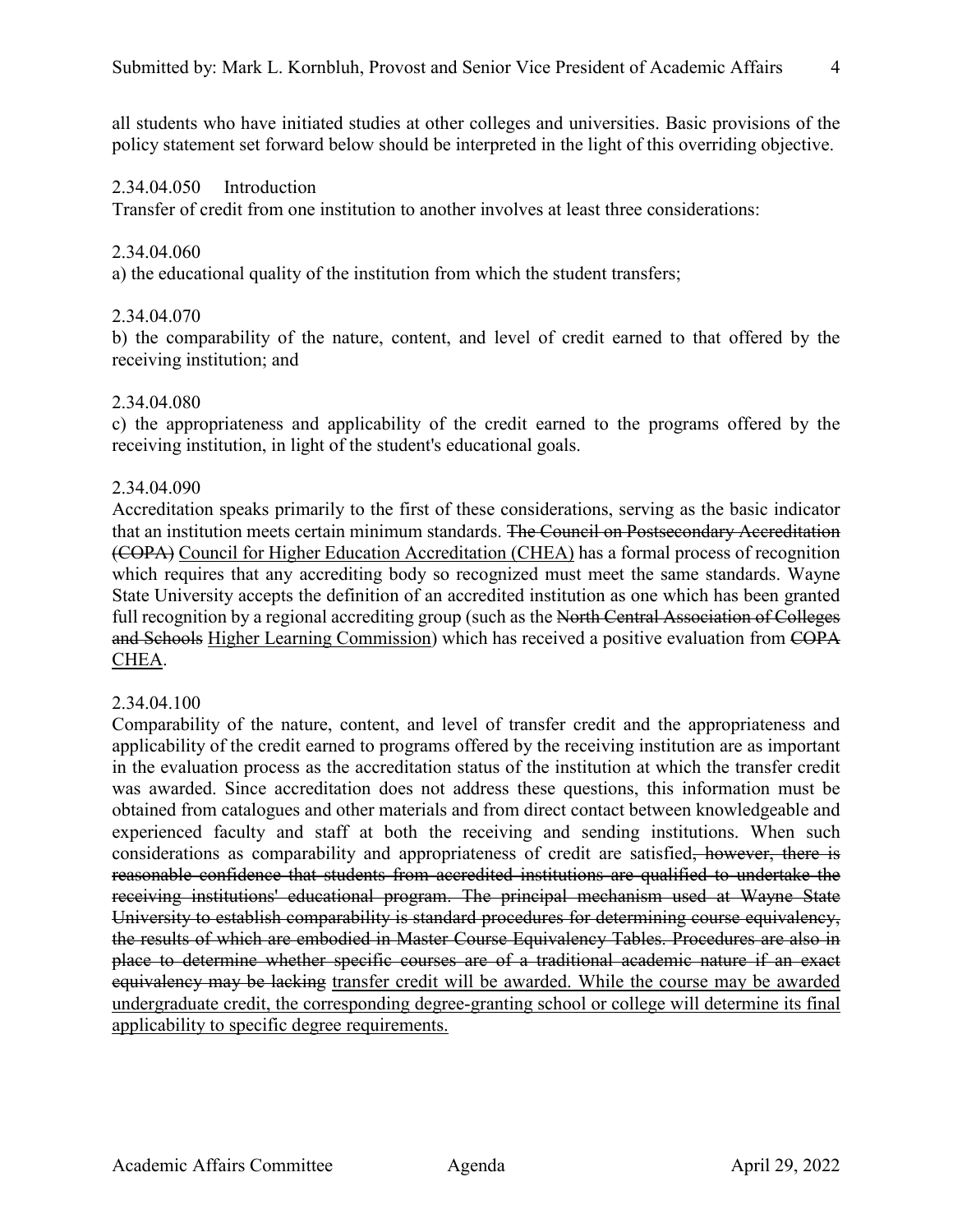# 2.34.04.110 Equal Opportunity for Native and Transfer Students

Wayne State University will establish academic policies and standards, including satisfaction of proficiency requirements, which apply equally to all students. Within the guidelines established by academic policy, admission to major and professional programs and satisfaction of proficiency and graduation requirements will be applied without discrimination between native students and transfer students from all accredited two- and four-year colleges and universities.

# 2.34.04.120 Transfer Credit Policy

Wayne State University policy governing transfer of credit from all accredited institutions of higher education will be applied equally to students transferring from community colleges and from baccalaureate colleges and universities. With the exception of a credit hour acceptance limitation on nonbaccalaureate-granting institutions (which basically have programs whose extent is not designed to replicate more than the first two years of traditional baccalaureate institutions), transfer credit policy will apply equally to all transfer students, regardless of whether or not such students have completed requirements for a two- or four-year college degree.

# 2.34.04.130

General Rules Concerning Transfer of Credit. Wayne State University will accept all traditional academic credit from regionally accredited baccalaureate-granting institutions, and up to 64 semester hours of academic credits from regionally accredited non-baccalaureate degree-granting institutions. Under exceptional circumstances, the President or his/her designee may grant an exception to the number of credits accepted from institutions. Credits accepted for transfer are for courses for which a course equivalence exists or which have been determined to be of a traditional academic nature.

## 2.34.04.135

Transfer of Credit from Institutions not Accredited by a Regional Accrediting Agency. Wayne State University may accept for transfer those credits for which a grade of "A" or "B" was earned from those institutions with candidacy status from a regional accrediting agency; or from other accredited institutions provided that the institution 1) grants a baccalaureate or associate degree, 2) is fully accredited by an agency recognized by COPA CHEA, and 3) the courses presented for transfer are shown to have equivalency or are determined to be of traditional academic nature, and 4) meet the transfer grade policy outlined in 2.34.04.150.

## 2.34.04.140

Technical, Vocational and Applied Credit. To facilitate transfer of students, Wayne State University will accept for transfer up to twelve (12) semester hours of credit earned in technical, vocational and applied (TVA) courses at two- and four-year colleges if such courses are determined to be cognate or related to a student's intended program. The applicability of these technical, vocational, and applied transfer credits toward fulfillment of major program requirements shall be established through existing curricular procedures. More than twelve (12) semester hours of credit may be transferred into specific major programs when specifically authorized by the curriculum or degree requirements of that program. For students transferring from non-baccalaureate degree-granting institutions, the 12 TVA credits will be included in the 64-credit limitation.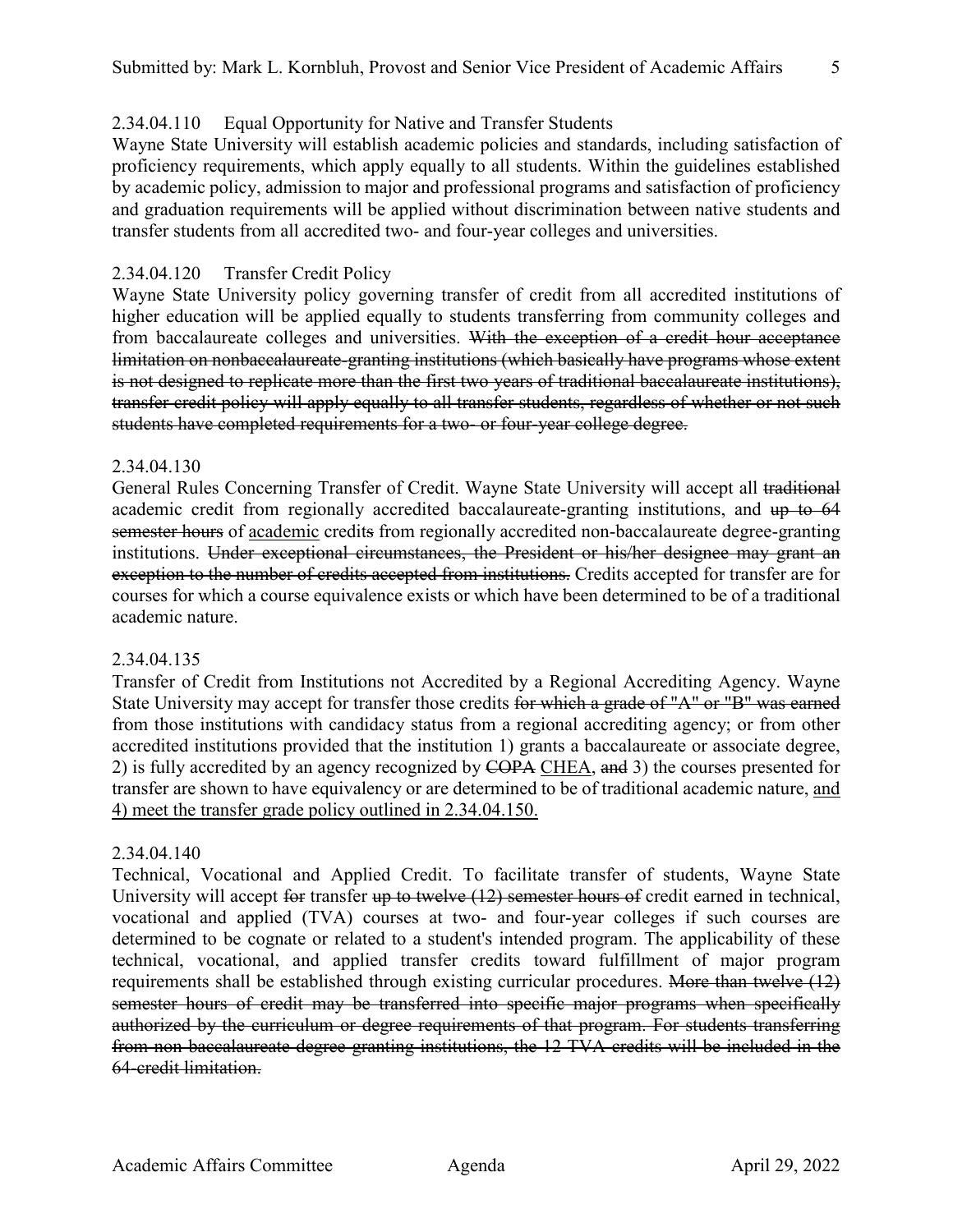## 2.34.04.150

Grades Below "C". WSU will accept individual courses for transfer where the grade of "C" or above is earned, provided the cumulative grade point average earned by the transfer student meets admission standards. The grades will not contribute to the Wayne State University grade point average. A transfer student shall have the same opportunity as a native student to repeat a transfer course for replacement credit by substituting an equivalent Wayne State course, with the earlier credit replaced by the Wayne State course.

## 2.34.04.160

Transfer of Remedial or Development Coursework. Credit earned in courses designated remedial or developmental will not transfer.

## 2.34.04.170

Transfer of Redundant or Duplicative Coursework. Transfer credit will not be awarded for redundant coursework (i.e., courses with substantially duplicative content). Credit will be awarded for only one course in any set of redundant courses.

## 2.34.04.180

Residency and Upper Division Requirements. Transfer students will be required to meet the University and College residency requirement, and to obtain the same number of upper division credits in fulfillment of the baccalaureate degree as are required of native students in specific major programs.

## 2.34.04.190

Junior Standing. Wayne State University will award junior standing to all transfer students for whom sixty or more semester hours of credits have been accumulated, whether they are transferred credits or credits earned at Wayne State University. The University, acting through established procedures of governance, will retain the right to establish curricular pre-requisites in particular program areas. Junior standing will not guarantee automatic entry to professional programs in the Schools and Colleges. Transcripts will be individually evaluated to determine whether all prerequisites for professional standing have been met by native and transfer students.

#### 2.34.04.200

General Distribution Requirements. Acting through established governance procedures, collegial units will establish general distribution requirements for the baccalaureate degree in major program areas which will apply equally to native and transfer students. Transfer credits for courses which have a course-equivalence relationship to courses at Wayne State University that have been certified to meet native general distribution requirements will likewise contribute to satisfaction of general distribution requirements for nonnative students. Courses of a traditional academic nature that lack equivalency may also contribute to satisfaction of general distribution requirements if they have been determined to have comparable subject matter equivalency to courses taken by native students.

#### 2.34.04.210 Expanded Baccalaureate Degree Options

Wayne State University will seek to design, in collaboration with other collegiate institutions, an expanded array of upper division programs and degree designations which will maximize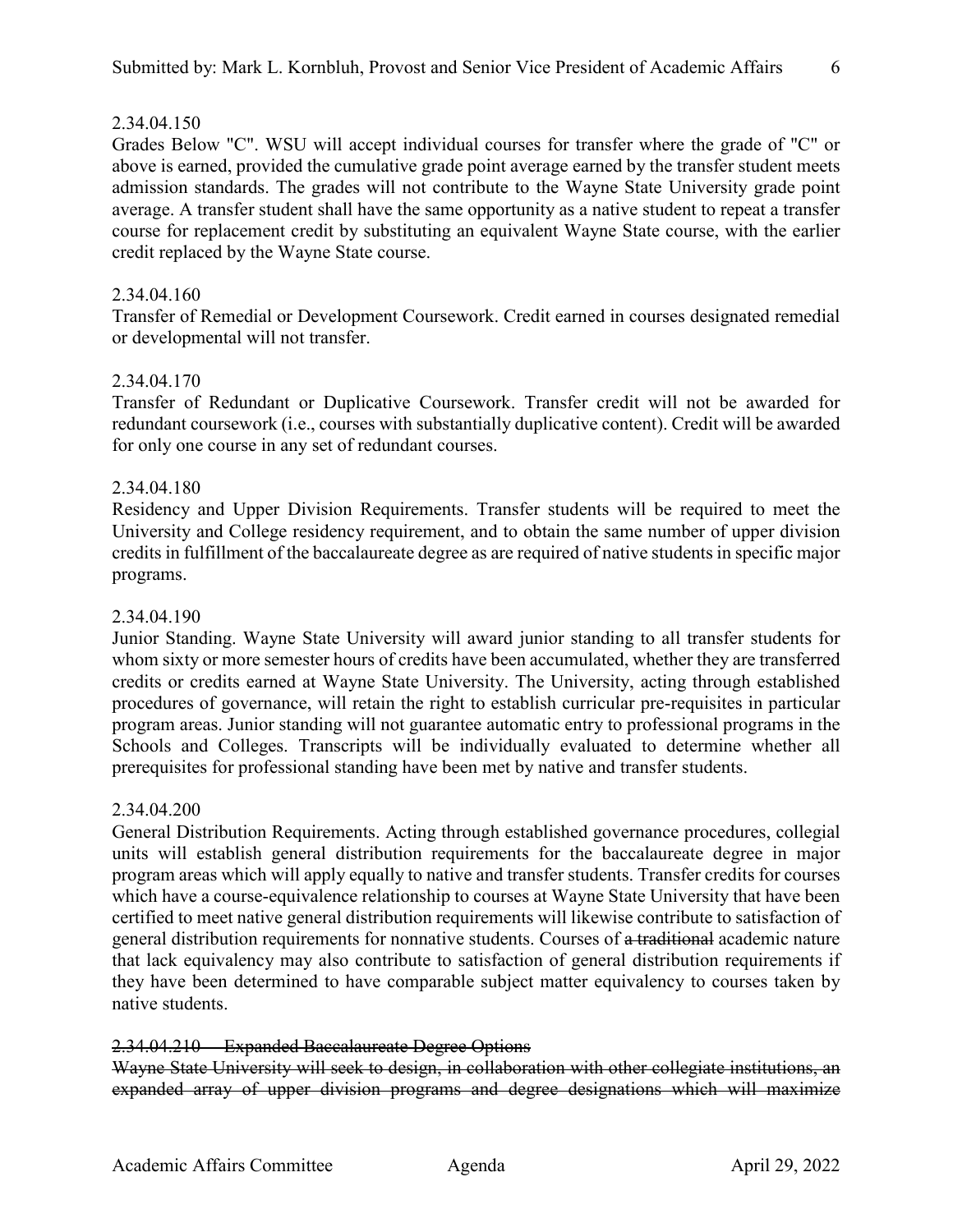opportunities for two-year technical degree holders to pursue baccalaureate studies with minimal credit loss. Two-year technical degree programs at community colleges provide general and theoretical educational components which can serve as the foundation for both general and professional upper division studies at the University. The requirements of "capstone" programs will be established by guidelines developed in a later policy statement.

# 2.34.04.220 Extension Offerings in Community College Districts

Wayne State University will continue to offer a wide range of credit courses, undergraduate through graduate, in extension locations where there is sufficient student demand. At the lower division level, enrollment in University course offerings will be analyzed each year to ensure that the prevailing pattern is for enrolled students to be matriculates of the University.

# 2.34.04.230 Collaboration and Sharing of Resources

Wayne State University will encourage and facilitate collaborative efforts between the University and community colleges in teaching, research and community service. The University will also promote the reciprocal use of resources such as computers, libraries and technological aids by students and staff of the University and area state community colleges.

## 2.34.04.240

Faculty-to-Faculty Interaction. Collegial units will establish ways and means of strengthening and encouraging interaction between University faculty and their community college counterparts. The Wayne State University advisory staff will continue to cooperate with their counterparts to ensure that prospective students understand the academic requirements in this institution.

## 2.34.04.250

Upper Division Extension Offerings. The College of Lifelong Learning will continue its efforts to offer an expanded array of upper division courses in areas accessible to community college graduates, including the offering of such Wayne State University courses on community college campuses.

## 2.34.04.260

ESCALATE. The University will continue its commitment to ESCALATE (Establish a Statewide Computer-Assisted List of Transfer Equivalencies) the Michigan Transfer Network to collaborate with other two- and four-year colleges in the development of a master equivalency file and pathways between the for all of the State's public colleges and universities.

## 2.34.04.270 Standard Transfer Procedures

Standard Procedure for Determining Equivalency. Collegial units will determine course-to-course equivalency for new transfer credits in their program areas. Major collegial units will develop, publish and implement standard procedures for determining equivalency of content and level of transfer credit and work collaboratively with other institutions on equivalency evaluation as necessary. Evaluation of transfer courses could include examination of course descriptions, syllabi, texts, graded final examination papers, library holdings and laboratory equipment where applicable. Wayne State University will request that community colleges cooperate in the equivalency evaluation procedure by submitting to the University a packet of information containing detailed descriptions of all new courses on an annual basis. Other course work evaluated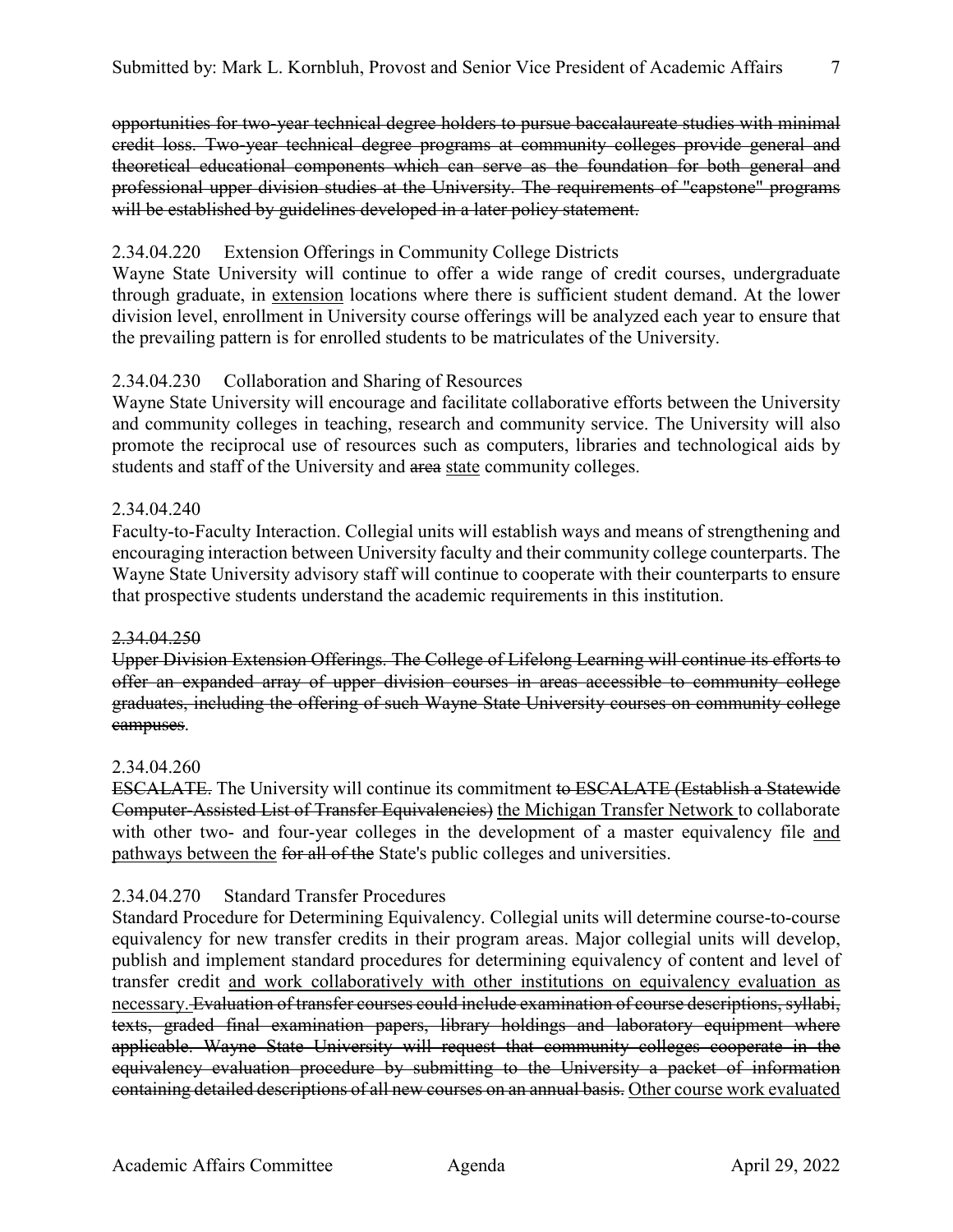and deemed acceptable will be awarded university transfer credit consistent with rules and policies governing transfer credit.

#### 2.34.04.280

Master Course Equivalency Tables. The Master Course Equivalency Tables will continue to be produced and used for the purpose of determining course-to-course equivalency. Positive course equivalency determinations now embodied in the Master Course Equivalency Tables will be changed if course content at either the receiving or the transfer institution undergoes substantial modification. Course-to-course equivalency may be used to determine those transfer credits that fulfill specific major program requirements (e.g., curricular prerequisites, core or cognate courses for a disciplinary major). Academic units will retain the right to accept comparable subject matter equivalency as a standard in determining fulfillment of prerequisite, core or cognate requirements in their major program area. The Master Course Equivalency Tables will also serve as the basis for determining redundancy in transfer coursework.

#### 2.34.04.290

Annual Report by the College of Lifelong Learning. The College of Lifelong Learning will be responsible for submitting an annual assessment of enrollment in lower division courses to the President or his/her designee.

#### 2.34.04.300

Annual Report on Community College Transfer Student Performance. The President or his/her designee will prepare an annual report on the performance of community college transfer students at Wayne State University. Reports on the performance of transfer students from a particular community college will be sent to the President of that institution. As part of the University's ongoing efforts to improve student outcomes, transfer students will be included in all relevant university level student success analysis and reporting.

## 2.34.04.310 Definitions

Junior Standing. Junior standing is the tuition level designation applied to students who have completed sixty (60) semester hours of credit of college level work. The Junior standing designation is separate and distinct from the "Upper Division" designation which is assigned to students by individual collegial units according to criteria established by those units.

## 2.34.04.320

Comparable Subject Matter Equivalency. General distribution requirements may be fulfilled by transfer credits earned in courses that display comparable subject matter equivalency with courses offered at Wayne State University. A college-level transfer course will have comparable subject equivalency if it falls within a specified disciplinary area (e.g., science, social science, humanities, etc.), has equivalent theoretical and/or mathematical content, and contains other, specific curricular components which are deemed necessary to satisfy baccalaureate distribution requirements (e.g., laboratory experience).